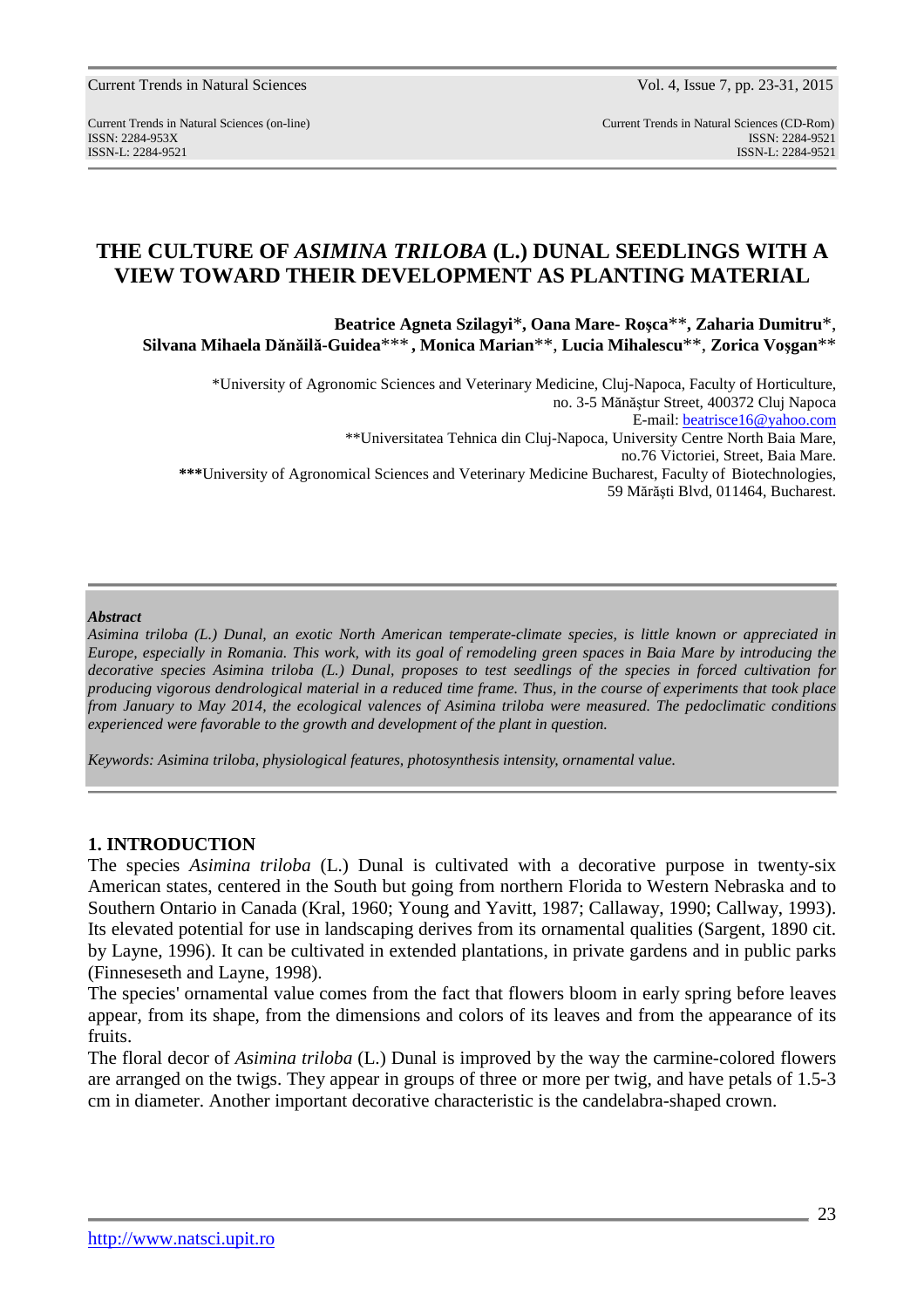| Current Trends in Natural Sciences (on-line) |
|----------------------------------------------|
| ISSN: 2284-953X                              |
| $ISSN-I: 2284-9521$                          |

The leaves also intensify the tree's ornamental character (Hunter, 1989). The leaves' decorative aspect is maintained throughout the period of vegetation. Spring, the leaves are light green; in summer, they turn dark green to golden; while in autumn, they are an intense red.

In autumn, the decorative effect of *Asimina triloba* (L.) Dunal trees is enhanced by the shapes and arrangement of fruits at the year-old stem bases. These reach dimensions of 5-15 cm, with a seed ratio of 8-24% (Layne, 1996).

These ornamental characteristics, taken together, recommend the *Asimina triloba* (L.) Dunal plant as "an integrating component of the aesthetic landscape" (Layne, 1996) with a high decorative potential. Given this, the plant is frequently found in floral arrangements in the United States (Szilagyi et al., 2014).

In Romania, *Asimina triloba* (L.) Dunal was first mentioned fifty years ago in Pianu de Sus village, Alba County. The species was also recorded 25-35 years ago at the Dimitrie Brândza Botanical Garden in Bucharest. In the past twenty years, numerous studies into the pomology of *Asimina triloba* (L.) Dunal have been performed (Cepoiu et al., 2004). It has been grown both as a bush of 3- 7 m (Stănică & Cepoiu, 2003) and as a conical or globe-shaped tree of 5-10 m. It was also observed that *Asimina triloba* (L.) Dunal has a behavior similar to that found in its native regions (Cepoiu et al., 2003).

At 8 km west of Baia Mare (NW Romania), in Lăpuşel Commune, a planting of *Asimina triloba* (L.) Dunal was established in 2002, including 15 saplings. This began yielding abundant fruits in autumn 2007, while the seeds collected represent the basis for experiments undertaken at Baia Mare in 2014.

The conditioning of pedoclimatic factors in the soil-plant relation has been scientifically demonstrated (Laasimer, 1965; Chertov, 1981; Kolli, 1987; Ibanez et al., 1998; Fisher et al., 2002; Targulian and Krasilnikov, 2007; Bazilevich and Titljanova, 2008; Paal et al., 2011, Köster and Kõlli, 2013). Moreover, the qualities of the soil determine its state of favorability with direct influences on the development of the vegetation, of the floral composition and in maintaining biodiversity. In this context, Baia Mare is characterized by the following types of soil: argillic soil, cambisols and andisols. The majority of soil types in this area are strongly acidic, even holoacidic, and are thus very vulnerable to pollution from heavy metals and  $SO<sub>2</sub>$  (Miloiu, 2008). Situated at a meeting point between valleys, hills and mountains, Baia Mare has a varied flora, characteristic of these relief types. Favorable conditions for thermophilic vegetation have been created on southerly slopes around Baia Mare. Average summer temperatures are 19.5˚C, in winter dropping to -2.8˚C, while the annual average is 9.8˚C. Frost is present on 100-120 days per year. The Baia Mare depression is characterized by a high frequency of precipitation (annual averages of 976 mm), (Environmental Status Report, Maramureş County, 2008). The are is characterized by atmospheric calm. Temperature and precipitation conditions recorded at 194 m altitude are favorable for the development of exotic species: *Castanea sativa*, *Cryptomeria japonica*, *Cedrus atlantica*, *Paulownia tomentosa* (Bolea and Chira, 2009). It should be noted that these conditions fulfill the ecological demands of the reference plant.

Upcoming research will investigate transplantation into pedoclimatic conditions particular to Baia Mare and monitorization of *Asimina triloba* (L.) Dunal saplings tested under experimental conditions.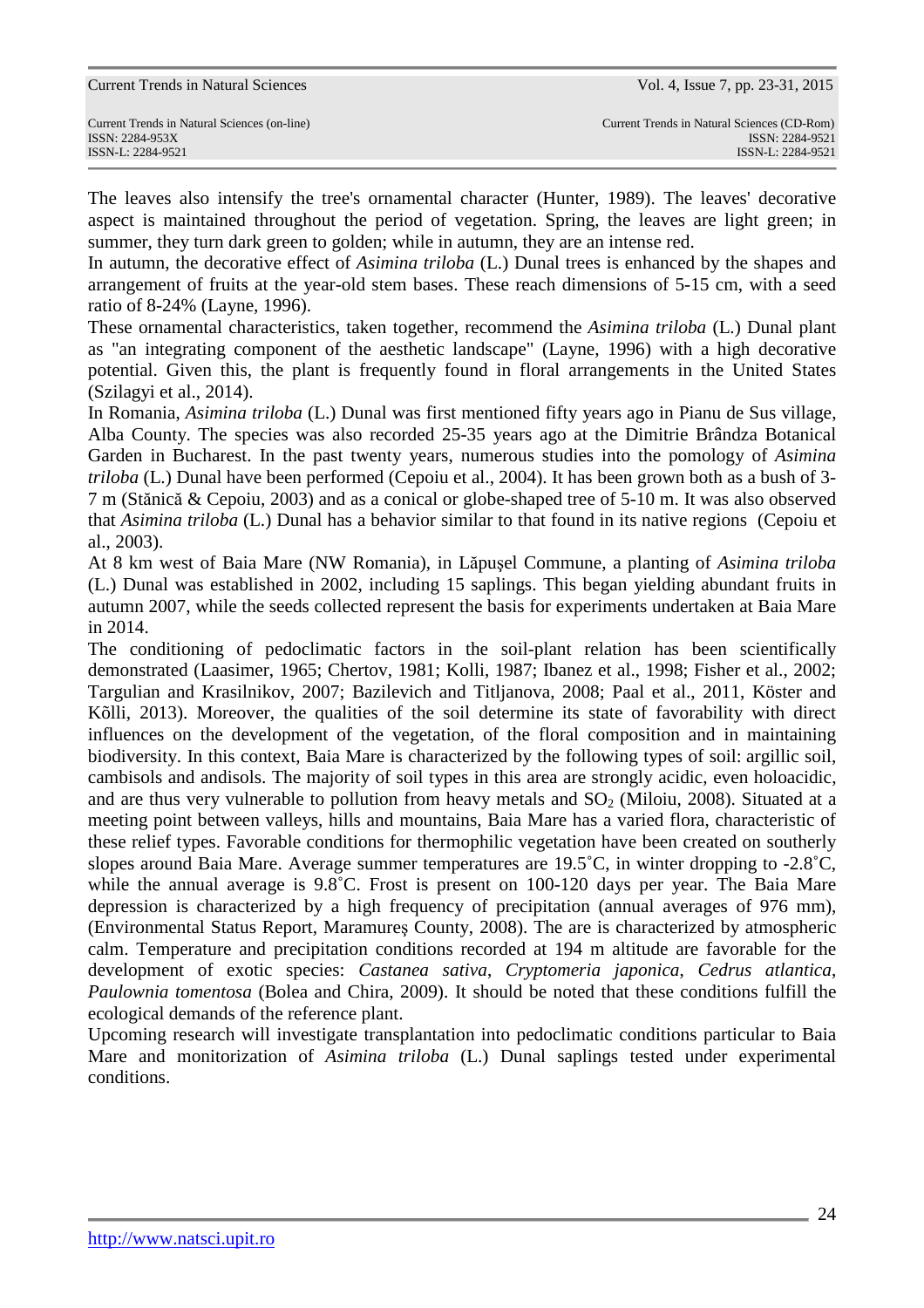Current Trends in Natural Sciences Vol. 4, Issue 7, pp. 23-31, 2015

## **2. MATERIALS AND METHODS**

In January-May 2014, biofactorial experiments were organized at the Plant Physiology Laboratory of the Baia Mare North University. The study's subjects consisted of year-old *Asimina triloba* (L.) Dunal saplings, planted in equally-sized and shaped pots. Three culture substances (**Factor A**) were applied; these were different in their physical and chemical components. A second experimental factor (**Factor B**) was analyzed; this was represented by phasic fertilization.

The experiments are based on nine variants, their reference point being the **V1**-witness variant. The nine experimental variants were applied based on the two experimental factors (**Factors A and B**). Thus, the following combinations were obtained:  $V_1$ -F<sub>1</sub>S<sub>1</sub>,  $V_2$ -F<sub>1</sub>S<sub>2</sub>,  $V_3$ -F<sub>1</sub>S<sub>3</sub>,  $V_4$ -F<sub>2</sub>S<sub>1</sub>,  $V_5$ -F<sub>2</sub>S<sub>2</sub>,  $V_6$ - $F_2S_3$ ,  $V_7-F_3S_1$ ,  $V_8-F_3S_2$  and  $V_9-F_3S_3$ .

The *Asimina triloba* (L.) Dunal saplings grouped into variants  $V_1$ ,  $V_2$  and  $V_3$  represent the unfertilized planting material tested on the three culture substrates. Regarding the compositions of variants **V4**, **V5** and **V6**, these form the planting material that was fertilized for four weeks, divided into the same three culture substrates.

The sapling groups belonging to variants  $V_7$ ,  $V_8$  and  $V_9$  represent planting material fertilized for eight weeks divided among the three culture substrates.

Phasic fertilization took place once a week at an interval of seven days.

Likewise, the pedoclimatic conditions in which the plant material was tested were recorded. Thus, daily tests (9:13:17) were done for five months (January-May 2014) for the following environmental factors: air and soil humidity and temperature. Aside from these observations, the intensity of photosynthesis was determined using the same methods. Furthermore, the following decorative parameters were biometricized: differences in growth of width; leaf size (length and width). Data regarding the vegetal evolution of *Asimina triloba* (L.) Dunal saplings were gathered once every 14 days (bimonthly) for the duration of the experiments (January-May 2014).

The culture factors analyzed in the experiments were:

-**Factor A**, culture substrate (**S**):

- $\triangleright$  **S**<sub>1</sub> substrate I: potting soil 75%, sand 25% (3:1);
- $\triangleright$  **S**<sub>2</sub> substrate II: potting soil 50%, manure 25%, sand 25% (2:1:1);
- $\triangleright$  **S<sub>3</sub>** substrate III: potting soil 25%, sphagnum moss 25%, manure 25%, sand 25% (1:1:1:1).
- -**Factor B**, fertilization (**F**): Fertilizer: 15N-30P-15K-2.5MgO-trace elements,
	- $\triangleright$  **F**<sub>1</sub> unfertilized;
	- $\triangleright$  **F**<sub>2</sub> fertilized for 4 weeks;
	- $\triangleright$  **F**<sub>3</sub> -fertilized for 8 weeks.

The quantity of fertilizer administered was 4.24 gr/plant.

The statistical analysis of the data was accomplished using standard statistical methods (Pearson correlation coefficient and regression analysis), with the aid of SPSS 17 (Statistical Package for the Social Sciences) (Howit and Cramer, 2006, 2011).

# **3. RESULTS AND DISCUSSIONS**

The organization of experiments between January and May 2014 had as its objective the determination of the combined and independent influence of the effect of applying the fertilizer 15 N-30 P-15 K 2.5 MgO-trace elements, for four weeks, respectively eight weeks, and the effect of the culture substrate on the vegetal evolution of *Asimina triloba* (L.) Dunal plants arising from seeds germinated in 2013.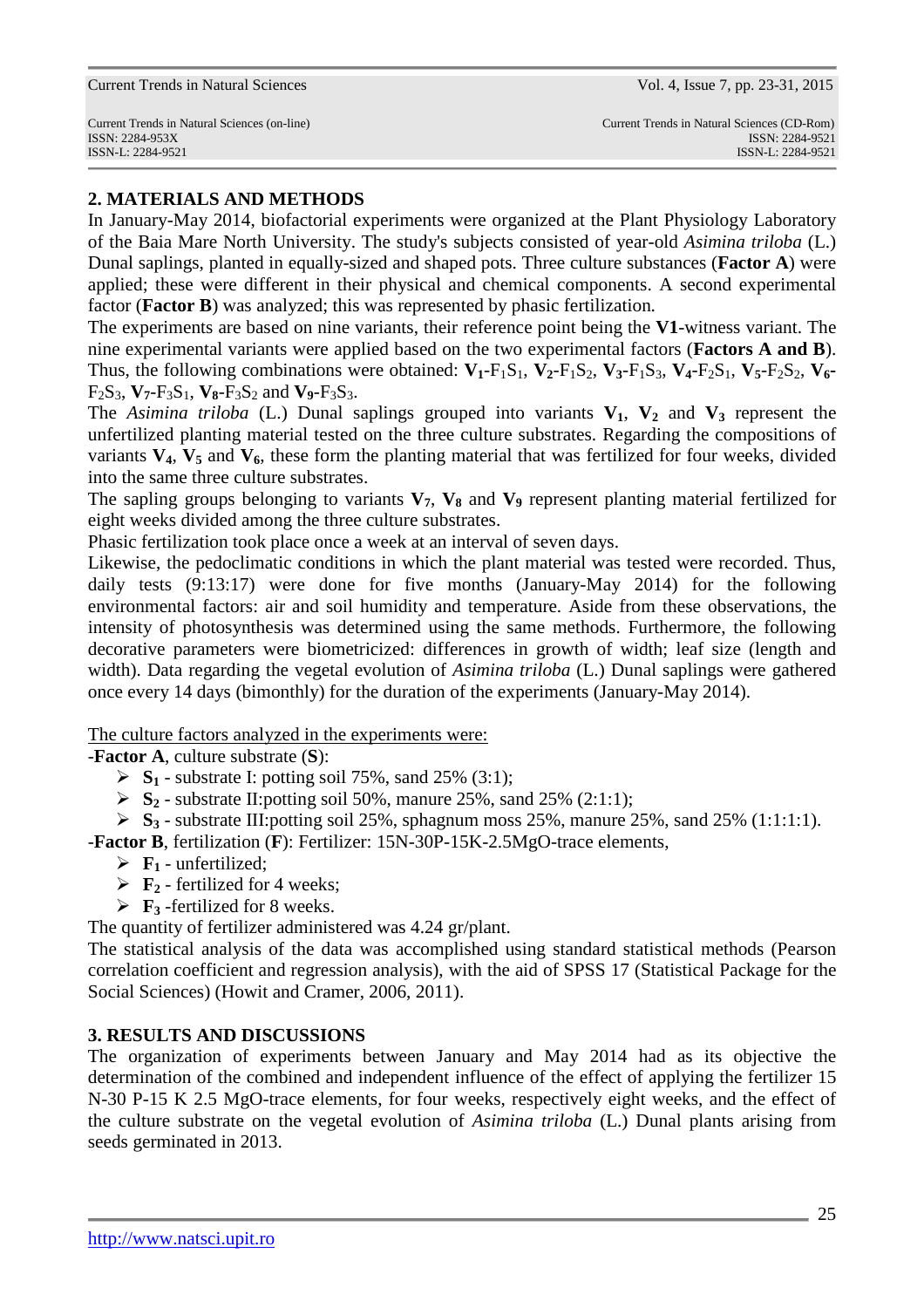| Current Trends in Natural Sciences           | Vol. 4, Issue 7, pp. 23-31, 2015            |
|----------------------------------------------|---------------------------------------------|
| Current Trends in Natural Sciences (on-line) | Current Trends in Natural Sciences (CD-Rom) |
| ISSN: 2284-953X                              | ISSN: 2284-9521                             |
| ISSN-L: 2284-9521                            | ISSN-L: 2284-9521                           |

The cumulative influence of the two experimental factors was analyzed: the fertilizer factor  $(F_1 - F_2)$ unfertilized;  $\mathbf{F}_2$  - fertilized 4 weeks;  $\mathbf{F}_3$  - fertilized 8 weeks) and the culture substrate factor  $(\mathbf{S}_1$  substrate I: potting soil: sand (3:1); **S2** - substrate II: potting soil, manure, sand (2:1:1); **S3** - substrate III: potting soil, sphagnum moss, manure, sand (1:1:1:1) on the following decorative parameters: sapling height, length and width of *Asimina triloba* (L.) Dunal leaves.

Thus, nine experimental variants were obtained:  $V_1$ -F<sub>1</sub>S<sub>1</sub>,  $V_2$ -F<sub>1</sub>S<sub>2</sub>,  $V_3$ -F<sub>1</sub>S<sub>3</sub>,  $V_4$ -F<sub>2</sub>S<sub>1</sub>,  $V_5$ -F<sub>2</sub>S<sub>2</sub>,  $V_6$ - $F_2S_3$ ,  $V_7-F_3S_1$ ,  $V_8-F_3S_2$  and  $V_9-F_3S_3$ . Together, these form our object of study, and are divided into three blocs (Table 1).

| <b>Experimental factor:</b> |                     |           | <b>Unstandardized</b> | <b>Standardized</b> | $\mathbf{t}$ | Significance |
|-----------------------------|---------------------|-----------|-----------------------|---------------------|--------------|--------------|
| F-fertilizer,               |                     |           | <b>Coefficients</b>   | <b>Coefficients</b> |              |              |
|                             | S-culture substrate |           |                       |                     |              |              |
| <b>Model</b>                | <b>Variants</b>     | B         | <b>Std. Error</b>     | <b>Beta</b>         |              |              |
| 1                           | (Constant)          | 65.239    | 3.914                 |                     | 16.669       | 000          |
|                             | $F_1S_1$            | $-19.223$ | 3.845                 | -641                | $-5.000$     | 000          |
|                             | $F_1S_2$            | $-8.683$  | 2.259                 | $-493$              | $-3.844$     | 001          |
|                             | $F_1S_3$            | $-6.549$  | 2.177                 | $-386$              | $-3.009$     | 006          |
| $\mathbf{2}$                | (Constant)          | 74.865    | 4.180                 |                     | 17.909       | $000 \,$     |
|                             | $F_1S_1$            | $-22.691$ | 3.257                 | $-757$              | $-6.966$     | 000          |
|                             | $F_1S_2$            | $-10.618$ | 1.905                 | $-603$              | $-5.574$     | 000          |
|                             | $F_1S_3$            | $-8.448$  | 1.839                 | -498                | $-4.594$     | 000          |
|                             | $F_2S_1$            | $-5.763$  | 1.686                 | $-369$              | $-3.417$     | 003          |
|                             | $F_2S_2$            | $-3.867$  | 1.567                 | $-267$              | $-2.467$     | 023          |
|                             | $F_2S_3$            | $-1.935$  | 1.353                 | $-155$              | $-1.431$     | 168          |
| 3                           | (Constant)          | 55.103    | 5.919                 |                     | 9.309        | 000          |
|                             | $F_1S_1$            | $-15.573$ | 3.001                 | $-520$              | $-5.189$     | $000 \,$     |
|                             | $F_1S_2$            | $-6.646$  | 1.726                 | $-377$              | $-3.851$     | 001          |
|                             | $F_1S_3$            | $-4.550$  | 1.675                 | $-268$              | $-2.716$     | 015          |
|                             | $F_2S_1$            | $-2.325$  | 1.516                 | $-149$              | $-1.534$     | 144          |
|                             | $F_2S_2$            | $-.555$   | 1.427                 | $-038$              | $-389$       | 702          |
|                             | $F_2S_3$            | 1.020     | 1.246                 | 082                 | 818          | 424          |
|                             | $F_3S_1$            | 2.336     | 1.234                 | 184                 | 1.893        | 075          |
|                             | $F_3S_2$            | 3.299     | 1.048                 | 311                 | 3.148        | 006          |
|                             | $F_3S_3$            | 4.912     | 1.138                 | 426                 | 4.315        | 000          |

*Table 1. Identifying predictors favorable to the development of decorative parameters* 

a Dependent Variable: Decorative parameters

In attempting to determine the most favorable variant in terms of developing decorative parameters (sapling height, length and width of *Asimina triloba* (L.) Dunal leaves), we performed a multiple hierarchical regression (Table 1).

The variables introduced in the last block (3)  $(F_1S_1, F_1S_2, F_1S_3, F_2S_1, F_2S_2, F_2S_3, F_3S_1, F_3S_2, F_3S_3)$ justify to a degree of 86 % ( $R2 = 0.86$ ) the influence exercised by the experimental factors upon the decorative parameters compared to block 2 and block 1, which justify the influence to a smaller degree (73 % and 59 %, respectively) (R2 = 0.73; R2 = 0.59).

Analyzing the data in block 3 reveals that variant  $V_9$  -  $F_3S_3$  ( $B = 4.91$ ) most influences the evolution of decorative parameters for *Asimina triloba* (L.) Dunal, followed by variant  $V_8 - F_3S_2$  ( $B = 3.30$ ) and by variant  $V_7$ -F<sub>3</sub>S<sub>1</sub> (B = 2.33). In a similar vein, we observed that the following experimental variants:  $V_1 - F_1S_1$  (B = -15.57),  $V_2 - F_1S_2$  (B = -7.65),  $V_3 - F_1S_3$  (B = -4.55),  $V_4 - F_2S_1$  (B = -2.33) and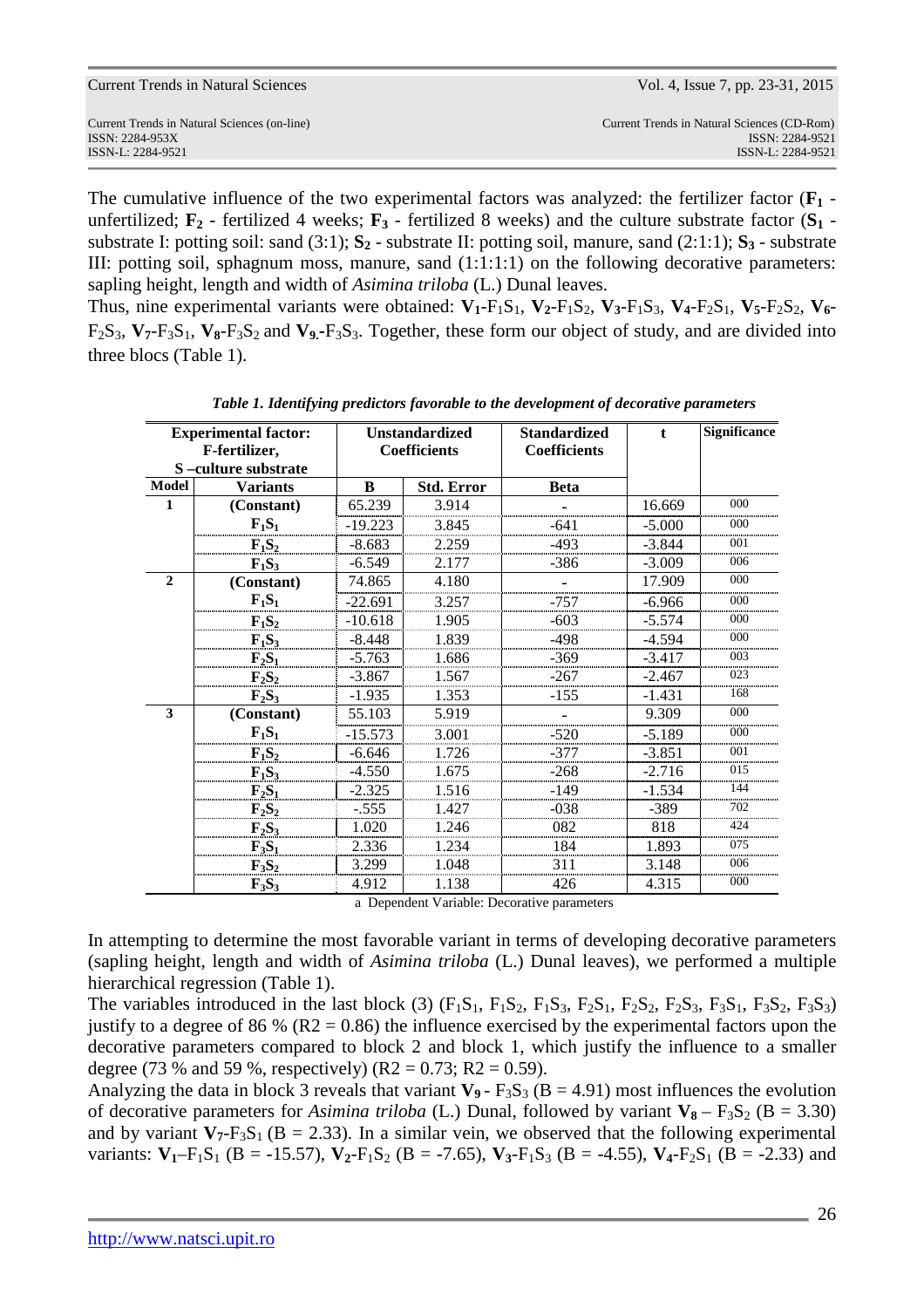| Current Trends in Natural Sciences (on-line) | Current Trends in Natural Sciences (CD-Rom) |
|----------------------------------------------|---------------------------------------------|
| ISSN: 2284-953X                              | ISSN: 2284-9521                             |
| ISSN-L: 2284-9521                            | ISSN-L: 2284-9521                           |

Current Trends in Natural Sciences Vol. 4, Issue 7, pp. 23-31, 2015

 $V_5$ -F<sub>2</sub>S<sub>2</sub> (B = -0.56) negatively influence the vegetative evolution of the decorative characteristics studied (sapling height, length and width of leaves) under the combined influence of the experimental factors.

We observed that the variant  $V_6$ -F<sub>2</sub>S<sub>3</sub> (B = 1.02) exercises a positive but weaker influence on the decorative parameters.In order to determine the unilateral effect of the fertilization factor (**F**) upon the growth in height of saplings, we grouped the results obtained from our research based on the gradations in the fertilizer factor (Table 2) and the culture substrate factor (**S**) (Table 3). The values recorded in the tables (Tables 2 and 3) represent the differences in growth obtained by measuring seedlings belonging to the same variant.

Analyzing the results regarding the unilateral influence of the fertilizer factor (**F**), we found differences in height growth between the initial values (January) and the final ones (May), of between 3.2 cm (control group - **F1**) and 9.1 cm (group **F3**), which indicates a percentage growth of between 87.5 % and 184.3 %, as against the control (**F1**-unfertilized).

| <b>Experimental factor:</b> | Diference in |              |      | <b>Significance</b> |  |
|-----------------------------|--------------|--------------|------|---------------------|--|
| <b>F-fertilizer</b>         | grouth       | compared to  |      |                     |  |
|                             | (cm)         | control (Mt) |      |                     |  |
| $F_1(V_1+V_2+V_3)$ - Mt     | 32           |              |      |                     |  |
| $F_2(V_4+V_5+V_6)$          |              | 187.5        | 2.8  | ***                 |  |
| $F_3(V_7+V_8+V_9)$          | Q            | 284.3        | 5.9  | ***                 |  |
| F media                     | 6 I          | 190.6        | 2.9  |                     |  |
| DL 5%                       |              |              | 1.56 |                     |  |
| DL 1%                       |              |              | 1.83 |                     |  |
| DL 0.1%                     |              |              | 2.52 |                     |  |

*Table 2. Experimental results regarding the growth in height of Asimina triloba (L.) Dunal plants under the influence of fertilizer* 

Taking as a starting point the value of the control (F1-unfertilized), the growths recorded under the influence of the fertilizer factor are positive and statistically confirmed with a high degree of confidence. The same cannot be said when the results are grouped according to gradations in the culture substrate (**S**) factor (Table 3).

| <b>Experimental factor:</b>  | Diference in | $\frac{0}{0}$ | $\pm d$ | <b>Significance</b> |
|------------------------------|--------------|---------------|---------|---------------------|
| S – culture substrat         | grouth       | compared to   |         |                     |
|                              | $(cm)$       | control (Mt)  |         |                     |
| $S_1 (V_1 + V_4 + V_7)$ - Mt | 5 Q          |               |         |                     |
| $S_2 (V_2 + V_5 + V_8)$      | 58           | 98.3          |         |                     |
| $S_3 (V_3 + V_6 + V_9)$      | 66           | 1118          | 0.7     |                     |
| S media                      | 61           | 103.3         | 0.2     |                     |
| DL $5\%$                     |              |               | 1.38    |                     |
| DL $1\%$                     |              |               | 1.67    |                     |
| DL $0.1\%$                   |              |               | 2.26    |                     |

*Table 3. Experimental results regarding the growth in height of Asimina triloba (L.) Dunal plants under the influence of culture substrate* 

The differences between the variants  $S_2$ ,  $S_3$  and  $S_1$  - the control group, are no longer statistically visible. Measured against the control value (**S1**- control group), we observed that the growth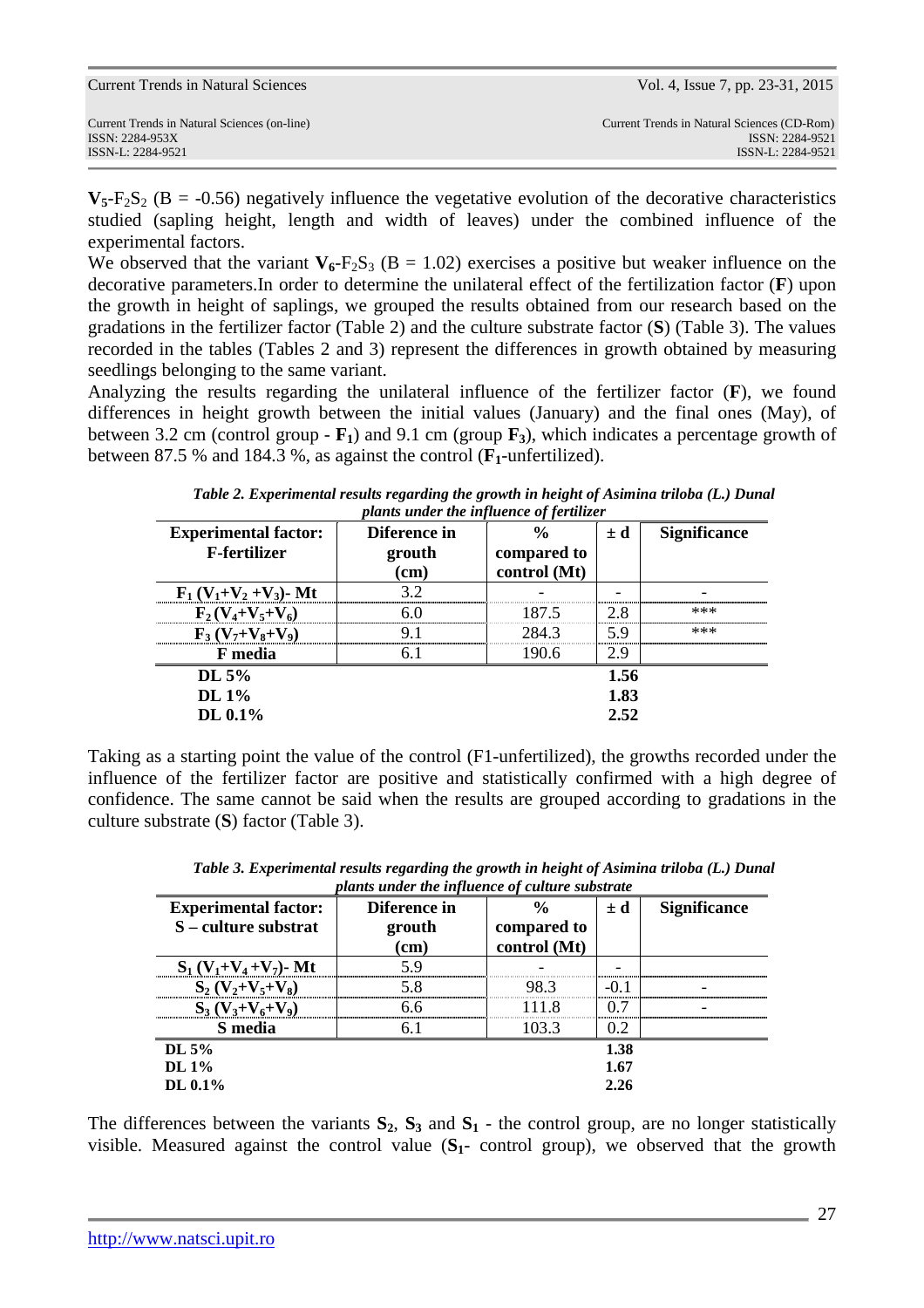| Current Trends in Natural Sciences (on-line)<br>ISSN: 2284-953X<br>ISSN-L: 2284-9521 | Current Trends in Natural Sciences | Vol. 4, Issue 7, pp. 23-31, 2015                                                    |
|--------------------------------------------------------------------------------------|------------------------------------|-------------------------------------------------------------------------------------|
|                                                                                      |                                    | Current Trends in Natural Sciences (CD-Rom)<br>ISSN: 2284-9521<br>ISSN-L: 2284-9521 |

differences between the values of the sapling heights obtained at the beginning and at the end of the study are not positive within the group obtained after graduating **S2** (Table 3).

Following the evolution of decorative parameters for *Asimina triloba* (L.) Dunal saplings, leaf length was also biometrized, together with plant height. Growth differences obtained following graduation of the fertilizer factor, compared with the group labeled the control, show positive values. These are statistically confirmed and considered distinctly positive and significant (Table 4).

| <b>Experimental factor:</b><br><b>F-fertilizer</b> | Diference in<br>grouth<br>(cm) | $\frac{6}{6}$<br>compared to<br>control (Mt) | $\pm d$ | <b>Significance</b> |
|----------------------------------------------------|--------------------------------|----------------------------------------------|---------|---------------------|
| $F_1 (V_1 + V_2 + V_3)$ - Mt                       |                                |                                              |         |                     |
| $F_2(V_4+V_5+V_6)$                                 |                                | 135 1                                        | ΙQ      | $**$                |
| $F_3(V_7+V_8+V_9)$                                 | 79                             | 133.3                                        | -8      | $**$                |
| F media                                            |                                | 124 0                                        | 1.3     |                     |
| DL $5\%$                                           |                                |                                              | 1.32    |                     |
| DL $1\%$                                           |                                |                                              | 1.78    |                     |
| DL 0.1%                                            |                                |                                              | 2.12    |                     |

*Table 4. Experimental results regarding the growth in length of Asimina triloba (L.) Dunal plants under the influence of fertilizer* 

Analyzing the unilateral influence of the culture substrate factor upon the growth in length of *Asimina triloba* (L.) Dunal leaves, we observed that variants  $S_2$  and  $S_3$  have elevated values compared to **S1**-control variant and are statistically confirmed (Table 5).

Growth differences in the variants pertaining to **S2** are very positively significant, as opposed to the results obtained for group **S3,** which are merely distinctly positively significant and close together (Table 5). Alongside leaf length, we also measured their width in order to determine their growth under the influence of the experimental factors studied.

| <b>Experimental factor:</b><br>S – culture substrat | Diference in grouth<br>(cm) | % compared<br>to control<br>(Mt) | $\pm d$ | <b>Significance</b> |
|-----------------------------------------------------|-----------------------------|----------------------------------|---------|---------------------|
| $S_1 (V_1 + V_4 + V_7)$ - Mt                        |                             |                                  |         |                     |
| $S_2 (V_2+V_5+V_8)$                                 | 78                          | 152.9                            | 7 7     | ***                 |
| $S_3(V_3+V_6+V_9)$                                  | 6 ጸ                         | 133.3                            |         | $*$ $(*)$           |
| S media                                             | 6.6                         | 129.4                            |         |                     |
| DL $5%$                                             |                             |                                  | 1.32    |                     |
| DL $1\%$                                            |                             |                                  | 1.78    |                     |
| DL 0.1%                                             |                             |                                  | 2.12    |                     |

*Table 5. Experimental results regarding the growth in length of Asimina triloba (L.) Dunal plants under the influence of culture substrate* 

When grouping the data obtained after graduating the fertilizer factor, we find that the leaves of *Asimina triloba* (L.) Dunal saplings display significant growth in width compared to the control group only in the case of **F3**.

The differences pertaining to  $\mathbf{F}_2$  are not statistically confirmed, being insignificant (Table 6). Regarding the cumulative influence of the culture substrate factor, the leaves of *Asimina triloba* (L.) Dunal saplings have elevated width values compared to the control group, and the differences are both positive and statistically confirmed (Table 7).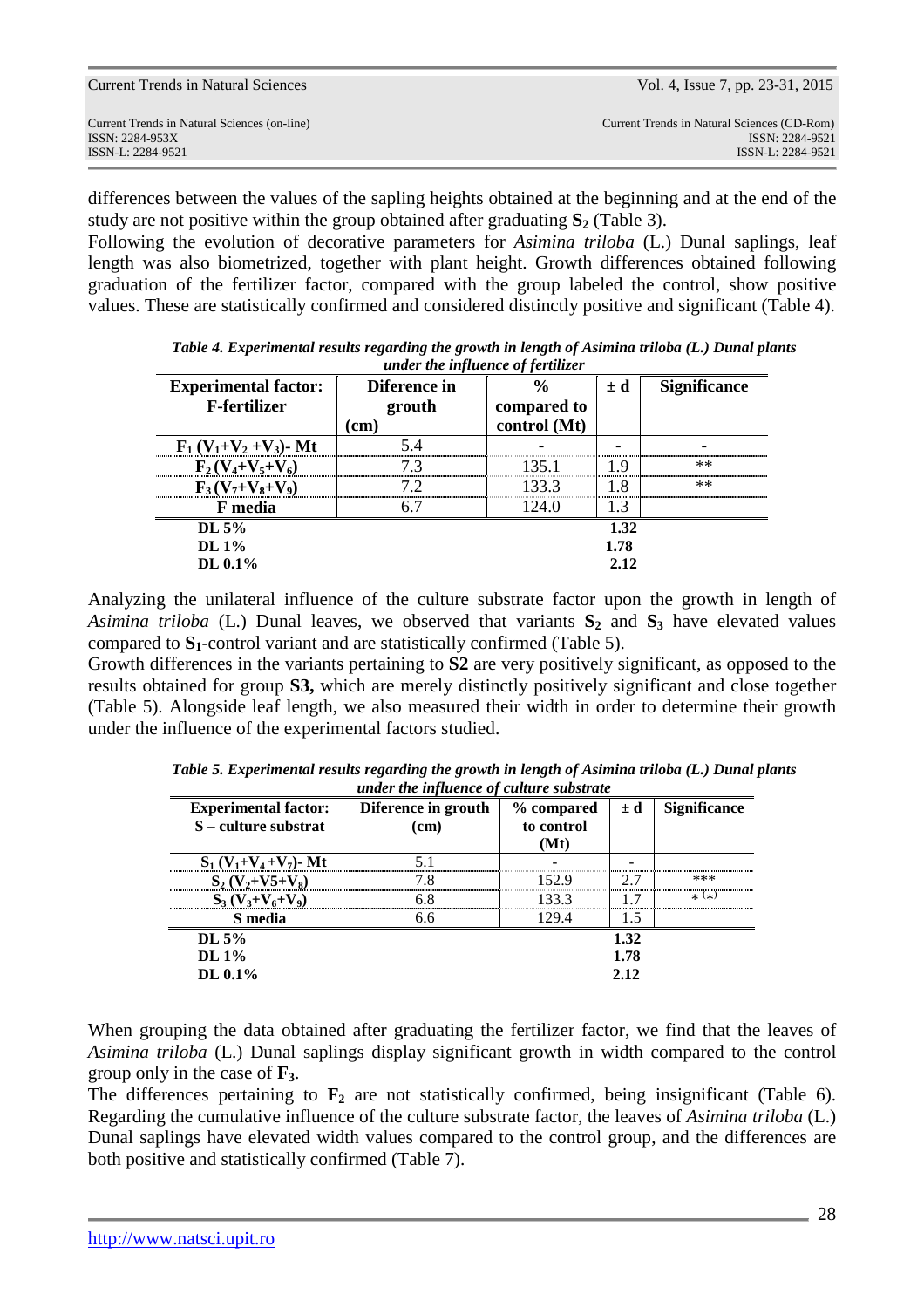| <b>Experimental factor:</b><br><b>F-fertilizer</b> | Diference in<br>grouth<br>$\mathbf{(cm)}$ | $\frac{6}{9}$<br>compared to<br>control (Mt) | $\pm d$ | <b>Significance</b> |  |
|----------------------------------------------------|-------------------------------------------|----------------------------------------------|---------|---------------------|--|
| $F_1(V_1+V_2+V_3)$ - Mt                            |                                           |                                              |         |                     |  |
| $F_2(V_4+V_5+V_6)$                                 | 39                                        | 106.6                                        | 02      |                     |  |
| $F_3(V_7+V_8+V_9)$                                 |                                           | 123.3                                        | ∩ 7     | $\ast$              |  |
| F media                                            | 33                                        | 110.0                                        | () 3    |                     |  |
| DL $5%$                                            |                                           |                                              | 0.67    |                     |  |
| DL $1\%$                                           |                                           |                                              | 1.04    |                     |  |
| DL 0.1%                                            |                                           | 1.25                                         |         |                     |  |

*Table 6. Experimental results regarding the growth in width of Asimina triloba (L.) Dunal plants under the influence of fertilizer* 

Regarding gradations for  $S_2$ , the differences are very closely distinctly significative and are very positively significant for the gradations pertaining to S3 (Table 7).

*Table 7. Experimental results regarding the growth in width of Asimina triloba (L.) Dunal plants under the influence of culture substrate* 

| <b>Experimental factor:</b><br>S – culture substrat | Diference in grouth<br>(cm) | % compared<br>to control<br>(Mt) |      | <b>Significance</b> |
|-----------------------------------------------------|-----------------------------|----------------------------------|------|---------------------|
| $S_1 (V_1 + V_4 + V_7)$ - Mt                        |                             |                                  |      |                     |
| $S_2 (V_2+V5+V8)$                                   | 34                          | 154.5                            | 12   | ** $(x)$            |
| $S_3 (V3 + V6 + V9)$                                |                             | 200 0                            |      | ***                 |
| S media                                             | 33                          | 150.0                            |      |                     |
| DL $5\%$                                            |                             |                                  | 0.67 |                     |
| DL $1\%$                                            |                             |                                  | 1.04 |                     |
| DL 0.1%                                             |                             |                                  | 1.25 |                     |

For the duration of the experiments, the average air temperature (deciles I-VI) was between 21 and 22˚C, while the average culture substrate temperature ranged between 20 and 21˚C. Relative air humidity was between 40 and 49 %, while in the soil, it was between 32 and 40 %. Photosynthesis intensity in the plants studied varied between 43 and 55 %.

After monitoring the photosynthesis process, we measured the degree to which pedoclimatic conditions (humidity and temperature of the air and soil) under which the dendrologic material of *Asimina triloba* (L.) Dunal was tested influenced the plants' vegetal evolution. Thus, we determined the Pearson correlation coefficient (Table 8).

Analyzing the results obtained after correlating conditions in a controlled environment and the intensity of photosynthesis, we observed that atmospheric humidity (**HA**) was the factor that most influenced the process of photosynthesis ( $r = 0.82$ , DF = 4,  $p < 0.05$ ), followed by soil humidity ( $\textbf{H}_\textbf{S}$ ) (r = 0.54, DF = 4, p < 0.05). Likewise, we observed that the temperature factor exerts a negative influence on the photosynthesis process ( $T_s - r = -0.26$ , DF = 4, p = 0.05;  $T_A - r = -0.45$ ,  $DF = 4$ ,  $p < 0.05$ ). These results confirm studies performed on the intensity of plant photosynthesis in North America, revealing a physiological behavior identical to that of the reference species (Ainsworth, Davey, Hymus, Drake, Long, 2002; Crummer, K., 2003).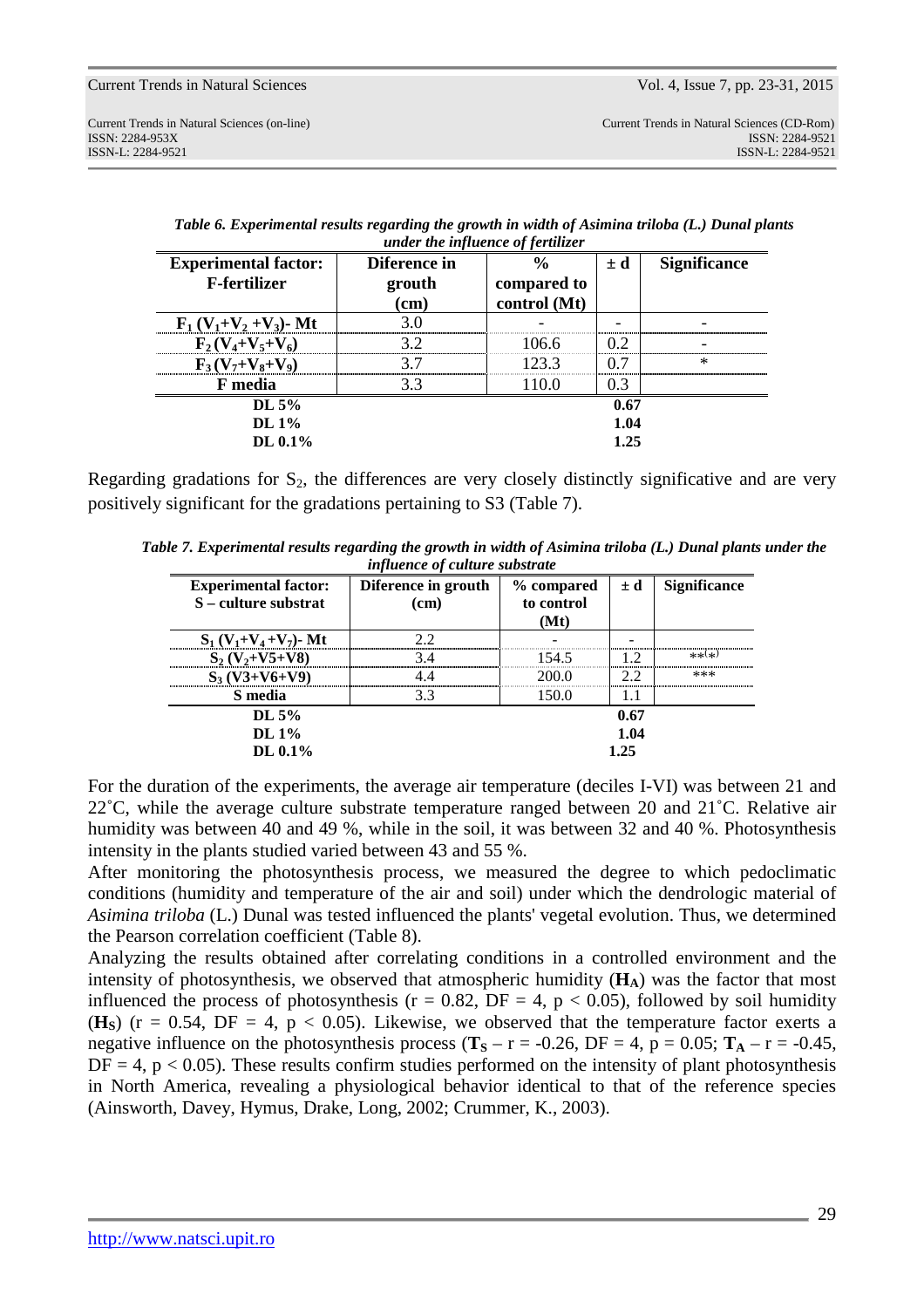| <b>Correlations</b>   |                            | <b>Soill</b>                |     | Atmosphere         |                 |
|-----------------------|----------------------------|-----------------------------|-----|--------------------|-----------------|
|                       |                            | <b>Temperature</b> Humidity |     | <b>Temperature</b> | <b>Humidity</b> |
|                       |                            | Ls.                         |     |                    |                 |
|                       | <b>Pearson</b>             | $-258$                      | 544 |                    |                 |
| <b>Photosynthesis</b> | correlation                |                             |     |                    |                 |
|                       | $\mathrm{Sig.}$ (2 tailed) |                             |     |                    | 148             |
|                       |                            |                             |     |                    |                 |

*Table 8. Correlation between the environmental conditions and the process of photosynthesis In Asimina triloba (L.) Dunal for the duration of the experiments* 

 **\* Correlation is significant at the 0.05 level (2-tailed).** 

In the future, we plan to transplant *Asimina triloba* (L.) Dunal saplings tested in the pedoclimatic conditions of Baia Mare. We will be mindful of the fact that introducing non-native species into a new habitat can, in time, endanger the local ecological equilibrium (Mack, Simberloff, Lonsdale, Evans, Clout, Bazzaz, 2000; Lovett, Canham, Arthur, Weathers, Fitzhugh, 2006; Preda-Godeanu, 2013). Thus, we propose, together with Szilagyi and Marian (2011), that the eventual introduction of the species into public species be accompanied by permanent monitoring of the following parameters: morphological, anatomical, ecophysiological and phenological characteristics, as well as allelopathic behavior.

### **4. CONCLUSIONS**

In synthesizing the results obtained, we can affirm that*Asimina triloba* (L.) Dunal saplings are influenced by the culture substrate (**S**) experimental factor in leaf growth. Likewise, *Asimina triloba* (L.) Dunal saplings show height growth following the application of fertilizer. We note that fertilizer applied for eight weeks spurs a more intense growth (**F3**).

Regarding the vegetal evolution of decorative characteristics under the influence of experimental factors (**F** and **S**), favorable results were recorded for the following variants, listed in decreasing order based on the cumulative effect:  $V_9 - F_3S_3$ ,  $V_8 - F_3S_2$  and  $V_7 - F_3S_1$ .

In the event of applying a forced culture for year-old *Asimina triloba* (L.) Dunal saplings, we recommend placing pots in a controlled climate and applying fertilizer for eight weeks in the conditions of the experiment (**F3S3**).

### **5. REFERENCES**

- Ainsworth, E.A., Davey, P.A., Hymus, G.J., Drake, B.G., Long, S.P. (2002). Long-term response of photosynthesis to elevated carbon dioxide in a Florida scrub-oak ecosystem. *Ecological Applikcations 12(5),* 1267-1275.
- Bazilevich, N. I., Titljanova, A. A. (2008). Bioticheskij krugovorot na pjati kontinentakh: azot i zolnye élementy v pripodnykh nazemnykh ékosistemakh. Publishing House SB RAS, Novosibirsk, 380 p.
- Bolea, V., Chira, D. (2009)*.* Monitorizarea poluării prin bioindicatori*.* În *Programul de vecinătatea România Ucraina* 2004-2006. 84 p.
- Callaway, M.B. (1990). The pawpaw *(Asimina triloba)*. *Kentucky State University Publication*, CRS-HORT1-901T, pp. 48-50.
- Callaway, M.B. (1993). Pawpaw *(Asimina triloba):* A ''tropical'' fruit for temperate climates. In: Janick, J., Simon, J.E., (eds.): *New crops*, Wiley, New York pp. 505–515.
- Cepoiu, N., Roşu, S., Dănăilă-Guidea, S., Păun, C. (2003). Asimina- O specie pomicolă de viitor pentru România, In: *Agricultorul Român*, *nr.10 (58),* 13-15.
- Cepoiu, N., Dănăilă-Guidea S., M., Burzo , I.,Roşu, A., Margarit, G., Paun, C. (2004). Morpho-productive particularities of local population (PGO) of *Asimina triloba* (L.) Dunal, from Romania, *Lucrări Ştiinţifice U.S.A.M.V.B., Seria B, Horticultură, Vol. XLVII*: 180-186.

Chertov, O. G. (1981). Ecology of Forest Lands: Pedo-Ecological Research of Forest Sites. Nauka, Leningrad, 192 p.